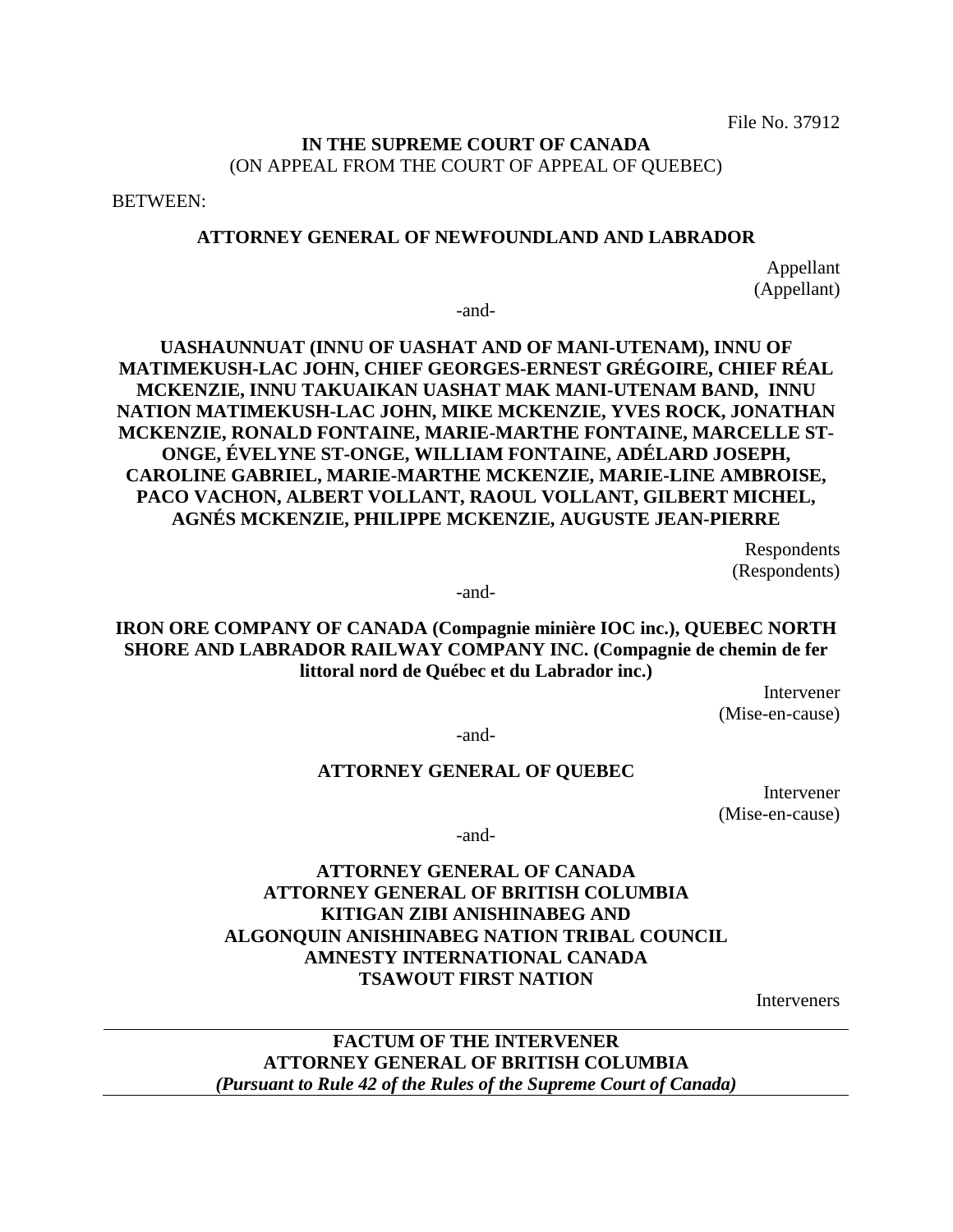## **Counsel for the Intervener Attorney General of British Columbia**

Jeff Echols and Chris Robb Ministry of Attorney General Legal Services Branch Indigenous Legal Relations, Barrister Unit 3<sup>RD</sup> Floor, 1405 Douglas Street Victoria, BC V8W 9J5 Tel: 250-356-5365 Fax: 250-387-0343 Email: [jeff.echols@gov.bc.ca](mailto:jeff.echols@gov.bc.ca) Email: [chris.robb@gov.bc.ca](mailto:chris.robb@gov.bc.ca)

## **Gowling WLG (Canada) LLP**

160 Elgin Street, Suite 2600 Ottawa, ON K1P 1C3

Maxime Faille Guy Régimbald Tel: 613-786-0197 Fax: 613-788-3559 Email: [guy.regimbald@gowlingwlg.com](mailto:guy.regimbald@gowlingwlg.com)

Counsel for the Appellant, Attorney General of Newfoundland and Labrador

## **Ottawa Agent for the Intervener Attorney General of British Columbia**

Michael Sobkin Barrister and Solicitor 331 Somerset Street W. Ottawa, ON K2P 0J7 Tel: 613-282-1712 Fax: 613-288-2896 Email: [msobkin@sympatico.ca](mailto:msobkin@sympatico.ca)

## **Office of the Attorney-General**

Government of Newfoundland and Labrador 4th Floor, East Block, Confederation Building P.O. Box 8700, St. John's, NL A1B 4J6

Justin Mellor Tel: 709-729-6564 Fax: 709-729-2129 Email: [jmellor@gov.nl.ca](mailto:jmellor@gov.nl.ca)

Co-counsel for the Appellant, Attorney General of Newfoundland and Labrador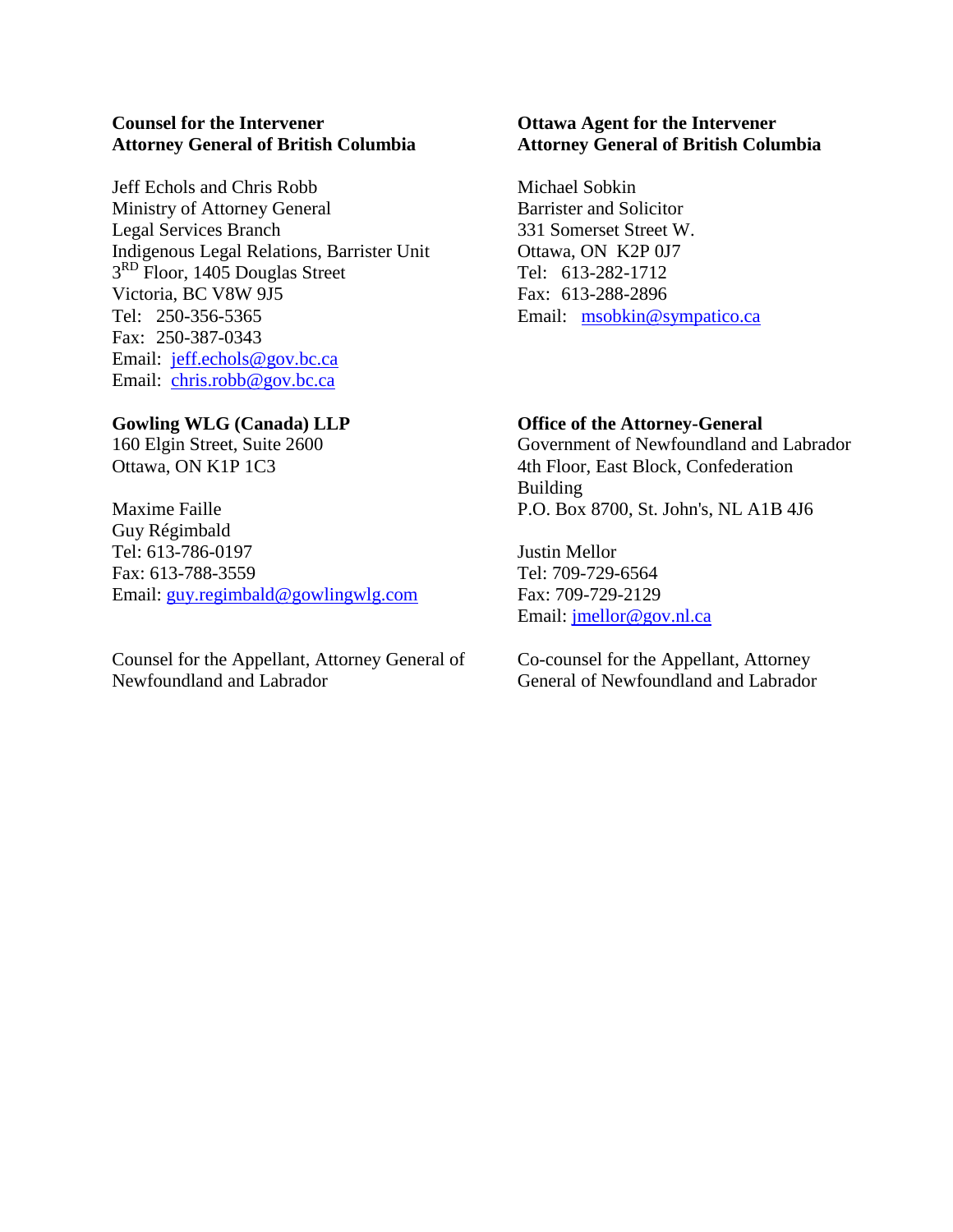#### **O'Reilly & Associés**

1155 Robert-Bourassa Boulevard Suite 1007 Montréal, QC H3B 3A7

James O'Reilly, Ad.E. Marie-Claude André-Grégoire Tel: 514-871-8117 Fax: 514-871-9177 Email: [James.oreilly@orassocies.ca](mailto:James.oreilly@orassocies.ca)

#### **Jean-François Bertrand Avocats Inc.**

390 Charest Boulevard East, Suite 400 Québec, QC G1K 3H4

Jean-François Bertrand Isabelle Boisvert-Chastenay Tel: 418-522-5777 Fax: 418-522-5999 Email : [jfbertrand@jfbertrandavocats.com](mailto:jfbertrand@jfbertrandavocats.com)

Counsel for the Respondents, Uashaunnuat (Innu of Uashat and of Mani-Utenam), Chief Georges-Ernest Grégoire, the Innu Takuaikan Uashat Mak Mani-Utenam Band, Mike McKenzie, Yves Rock, Jonathan McKenzie, Ronald Fontaine, Marie-Marthe Fontaine, Marcelle St-Onge, Évelyne St-Onge, William Fontaine, Adélard Joseph, Albert Vollant, Raoul Vollant, Gilbert Michel, Agnès McKenzie, Philippe McKenzie and Auguste Jean-Pierre

#### **François Lévesque**

31 Charest Boulevard West Québec, QC GlK lXl Tel: 418-527-9009 Fax: 418-527-9199 Email: [francoislevesque@bellnet.ca](mailto:francoislevesque@bellnet.ca) [xnobelieffx@hotmail.com](mailto:xnobelieffx@hotmail.com)

Counsel for the Respondents, lnnu of Matimekush-Lac John, the Innu Matimekush-Lac John Nation, Caroline Gabriel, Marie-Marthe McKenzie, Marie-Line Ambroise and Paco Vachon

#### **Supreme Advocacy LLP**

100 – 340 Gilmour Street Ottawa, ON K2P 0R3

Marie-France Major Tel: 613-695-8855 Fax: 613-695-8580 Email: [mfmajor@supremeadvocacy.ca](mailto:mfmajor@supremeadvocacy.ca)

Ottawa Agent for the Respondents, Uashaunnuat (Innu of Uashat and of Mani-Utenam), Chief Georges-Ernest Grégoire, the Innu Takuaikan Uashat Mak Mani-Utenam Band, Mike McKenzie, Yves Rock, Jonathan McKenzie, Ronald Fontaine, Marie-Marthe Fontaine, Marcelle St-Onge, Évelyne St-Onge, William Fontaine, Adélard Joseph, Albert Vollant, Raoul Vollant, Gilbert Michel, Agnès McKenzie, Philippe McKenzie and Auguste Jean-Pierre

#### **Supreme Advocacy LLP**

100 – 340 Gilmour Street Ottawa, ON K2P 0R3

Marie-France Major Tel: 613-695-8855 Fax: 613-695-8580 Email: [mfmajor@supremeadvocacy.ca](mailto:mfmajor@supremeadvocacy.ca)

Ottawa Agent for Counsel for the Respondents, Innu of Matimekush-Lac John, the Innu Matimekush-Lac John Nation, Caroline Gabriel, Marie-Marthe McKenzie, Marie-Line Ambroise and Paco Vachon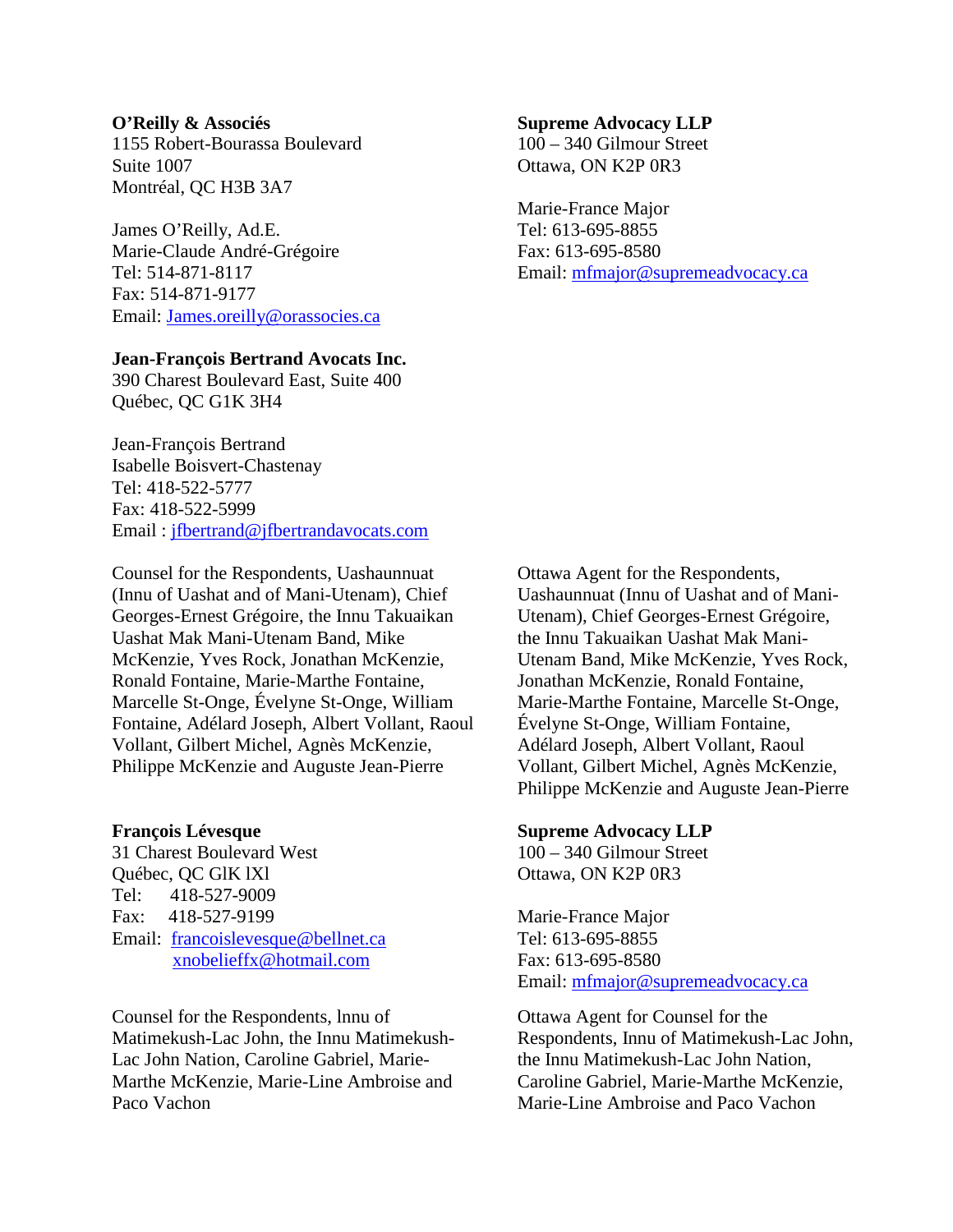#### **Norton Rose Fulbright Canada, S.E.N.C.R.L.**

1 Place Ville Marie Suite 2500 Montréal, QC H3B lRl

François Fontaine, Ad.E. Andres C. Garin Tel: 514-847-4413 Fax: 514-286-5474 Email : [francois.fontaine@nortonrosefulbright.com](mailto:francois.fontaine@nortonrosefulbright.com)

Counsel for the Intervener, Iron Ore Company of Canada (Compagnie minière IOC inc.), Quebec North Shore and Labrador Railway Company (Compagnie de chemin de fer du littoral nord de Québec et du Labrador inc.)

# **Ministère de la Justice Bernard Roy (Justice Québec)**

1 Notre-Dame Street East 8th Floor Montréal, QC H2Y 1B6

Daniel Benghozi Tel: 514-393-2336 Fax: 514-873-7074 Email: [daniel.benghozi@justice.gov.qc.ca](mailto:daniel.benghozi@justice.gov.qc.ca)

Counsel for the Intervener, Attorney General of Québec

## **DGW Law Corporation**

 $2<sup>nd</sup>$  floor, 736 Broughton Street Victoria, BC V8W 1E1

John W. Gailus Tel: 250-361-9469 Fax: 250-361-9429 Email: [john@dgwlaw.ca](mailto:john@dgwlaw.ca)

Counsel for the Intervener, Tsawout First Nation

## **Norton Rose Fulbright Canada LLP** 45 O'Connor Street Suite 1500 Ottawa, ON K1P 1A4

Matthew J. Halpin Tel: 613-780-8654 Fax: 613-230-5459 Email: [matthew.halpin@nortonrosefulbright.com](mailto:matthew.halpin@nortonrosefulbright.com)

Ottawa Agent for Counsel for the Intervener, Iron Ore Company of Canada (Compagnie minière IOC inc.), Quebec North Shore and Labrador Railway Company (Compagnie de chemin de fer du littoral nord de Québec et du Labrador inc.)

### **Noël et Associés, Avocats**

111 Rue Champlain Gatineau, QC J8X 3R1

Pierre Landry Tel: 819-771-7393 Fax: 819-771-5397 Email: [p.landry@noelassocies.com](mailto:p.landry@noelassocies.com)

Ottawa Agent for Counsel for the Intervener, Attorney General of Québec

### **Supreme Law Group**

900-275 Slater Street Ottawa, ON K1P 5HP

Moira S. Dillon Tel: 613-691-1224 Fax: 613-691-1338 Email: [mdillon@supremelawgroup.ca](mailto:mdillon@supremelawgroup.ca)

Agent for the Intervener, Tsawout First Nation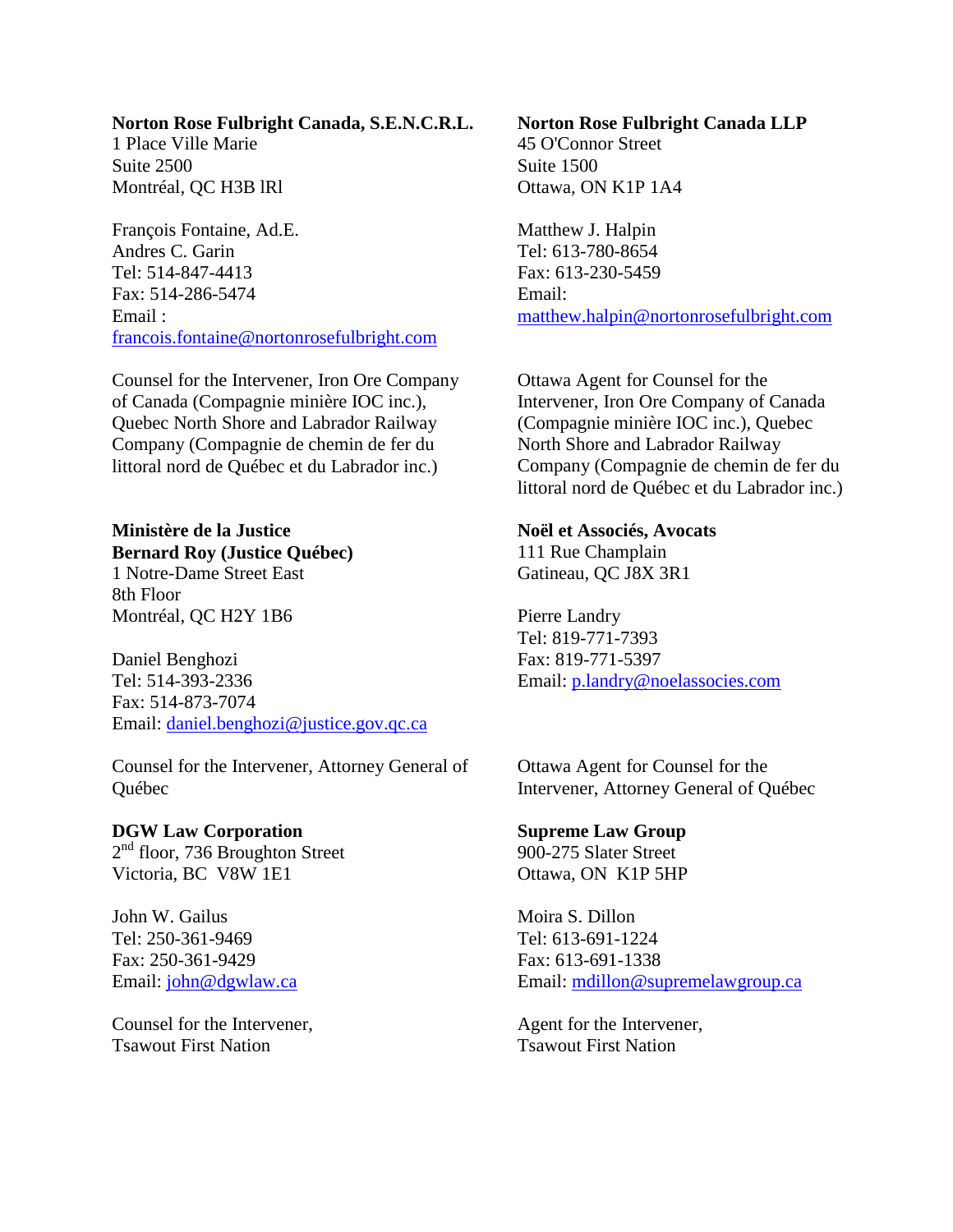#### **Attorney General of Canada**

Department of Justice Canada Québec Regional Office Civil Litigation Sector Guy-Favreau Complex 200 René-Lévesque Blvd. W East Tower, 9th Floor Montreal, QC H2Z 1X4

Ian Demers Tel: 514-496-9232 Fax: 514-283-8427 Email: [Ian.demers@justice.gc.ca](mailto:Ian.demers@justice.gc.ca)

Counsel for the Interener, Attorney General of Canada

#### **Woodward & Co. Lawyers LLP**

Suite 200, 1022 Government Street Victoria, BC V8W 1X7

Eamon Murphy Peter Jones Tel: 250-383-2356 Fax: 250-380-6560 Email: [eamon@woodwardandcompany.com](mailto:eamon@woodwardandcompany.com) [peter@woodwardandcompany.com](mailto:peter@woodwardandcompany.com)

Counsel for the Interveners, Kitigan Zibi Anishinabeg and Algonquin Anishinabeg Nation Tribal Council

#### **Juristes Power Law**

130 Albert Street, Suite 1103 Ottawa, ON K1P 5G4

François Larocque Perri Ravon Ryan Beaton Audrey Mayrand Tel: 613-702-5560 Fax: 613-702-5560 Email: [pravon@juristespower.ca](mailto:pravon@juristespower.ca)

Counsel for the Intervener, Amnesty International Canada

#### **Deputy Attorney General of Canada**

Department of Justice Canada Civil Litigation Sector 50 O'Connor St., Suite 500 Ottawa, ON K1A 0H8

Christopher Rupar Tel: 613-670-6290 Fax: 613-954-1920 Email: [Christopher.rupar@justice.gc.ca](mailto:Christopher.rupar@justice.gc.ca)

Agent for the Intervener, Attorney General of Canada

### **Supreme Advocacy LLP**

100- 340 Gilmour Street Ottawa, ON K2P 0R3

Marie-France Major Tel: 613-695-8855 Fax: 613-695-8580 Email: [mfmajor@supremeadvocacy.ca](mailto:mfmajor@supremeadvocacy.ca)

Agent for the Interveners, Kitigan Zibi Anishinabeg and Algonquin Anishinabeg Nation Tribal Council

**Juristes Power Law** 130 Albert Street, Suite 1103 Ottawa, ON K1P 5G4

Maxine Vincelette Tel: 613-702-5560 Fax: 613-702-5560 Email: [mvincelette@juristespower.ca](mailto:mvincelette@juristespower.ca)

Agent for the Intervener, Amnesty International Canada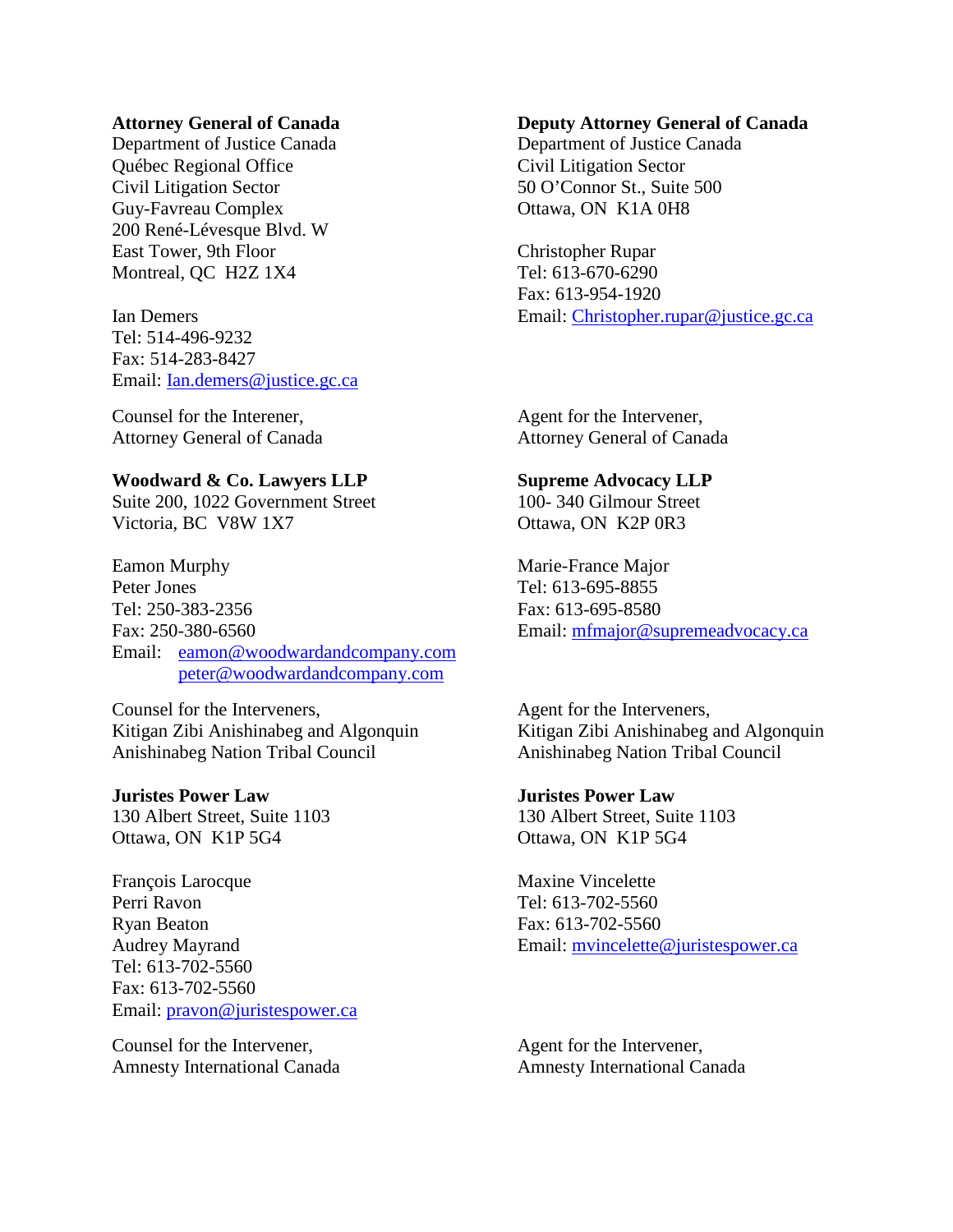# **TABLE OF CONTENTS**

| PART II - BRITISH COLUMBIA'S POSITION ON THE QUESTION IN ISSUE  1                          |
|--------------------------------------------------------------------------------------------|
|                                                                                            |
| A.                                                                                         |
| <b>B.</b>                                                                                  |
| $C_{\cdot}$<br>Access to Justice Concerns Can Be Addressed Through Cooperative Practices 7 |
|                                                                                            |
|                                                                                            |
|                                                                                            |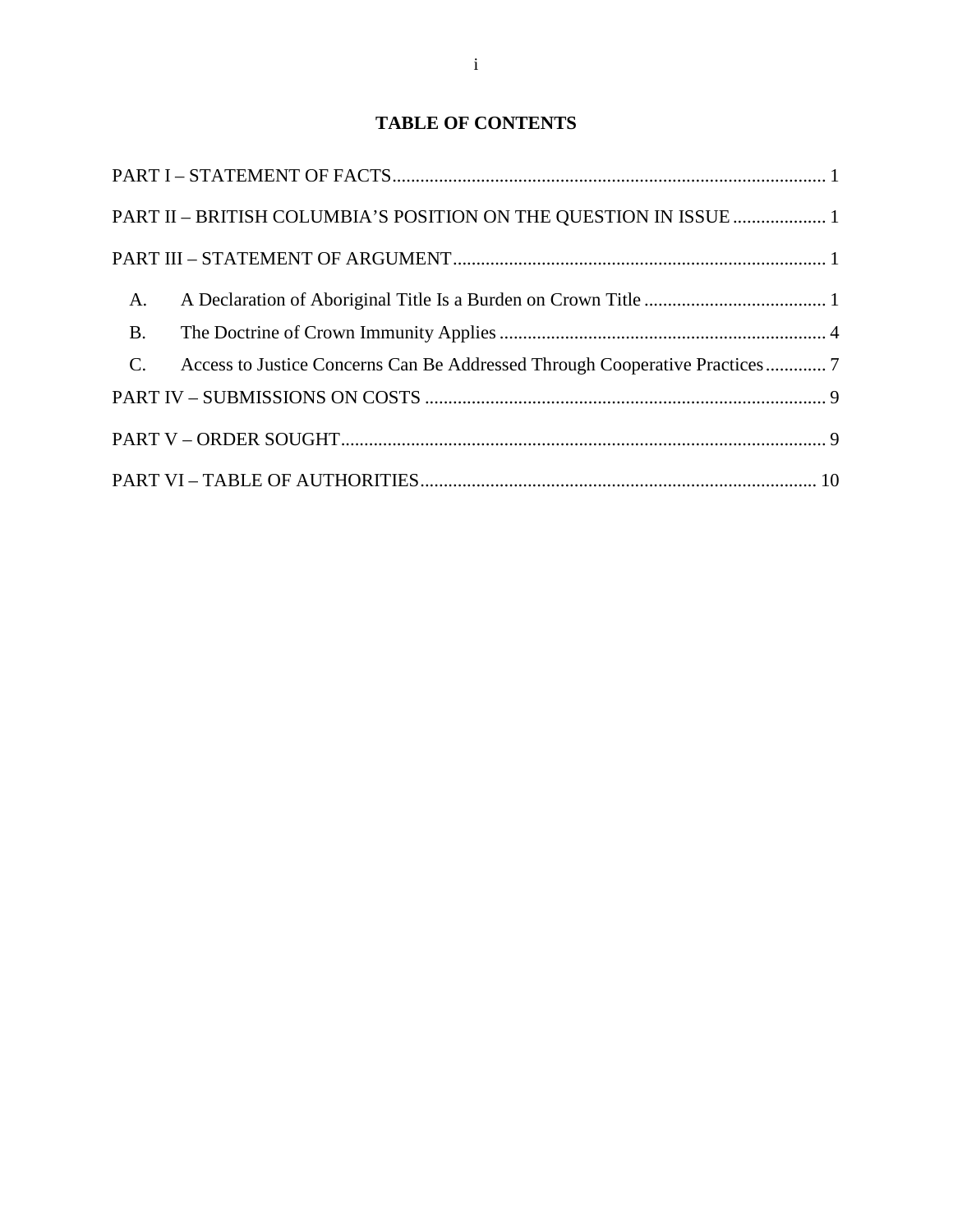### **PART I – STATEMENT OF FACTS**

<span id="page-6-0"></span>1. For the purposes of his submissions on this appeal, the Attorney General of British Columbia ("AGBC") accepts the facts as set out in the Appellant's factum.

# <span id="page-6-1"></span>**PART II – BRITISH COLUMBIA'S POSITION ON THE QUESTION IN ISSUE**

2. The AGBC's position is that, according to existing case law, a declaration of Aboriginal title will always represent a burden on the Crown's title and, consequently, the courts of a province do not have jurisdiction to grant a declaration of Aboriginal title over provincial Crown land in another province.

3. The AGBC also submits that concerns about access to justice arising in the litigation of transboundary Aboriginal title claims can be effectively addressed through cooperation between provincial superior courts within their broad inherent jurisdiction, and by litigants through cooperative litigation practices.

## **PART III – STATEMENT OF ARGUMENT**

## <span id="page-6-3"></span><span id="page-6-2"></span>**A. A Declaration of Aboriginal Title Is a Burden on Crown Title**

4. Current authorities establish that Aboriginal title is always a legally enforceable ownership interest in the land over which it is declared to exist.<sup>[1](#page-6-4)</sup>

5. Traditional property law concepts of *in rem* and *in personam* may be of limited assistance in describing the effect of a declaration of Aboriginal title: the interest is *sui generis* reflecting the uniqueness of reconciling the pre-existing rights of Indigenous groups, with the assertion of Crown sovereignty. It arises from exclusive use and occupation of the land before the assertion of British Sovereignty, and its unique content is informed by the nature of the relationship between the land and the Indigenous group that holds the pre-existing Aboriginal title interest. It

1

<span id="page-6-4"></span><sup>1</sup> *Delgamuukw v. British Columbia*, [1997] 3 SCR 1010 at para. 140 (*Delgamuukw*); *Osoyoos Indian Band v. Oliver (Town),* 2001 SCC 85 at paras. 37-47; *Haida Nation v. British Columbia (Minister of Forests),* 2004 SCC 73 at paras. 37-40 (*Haida*); *Tsilhqot'in Nation v. British Columbia*, 2014 SCC 44 at paras. 18, 112 (*Tsilhqot'in*).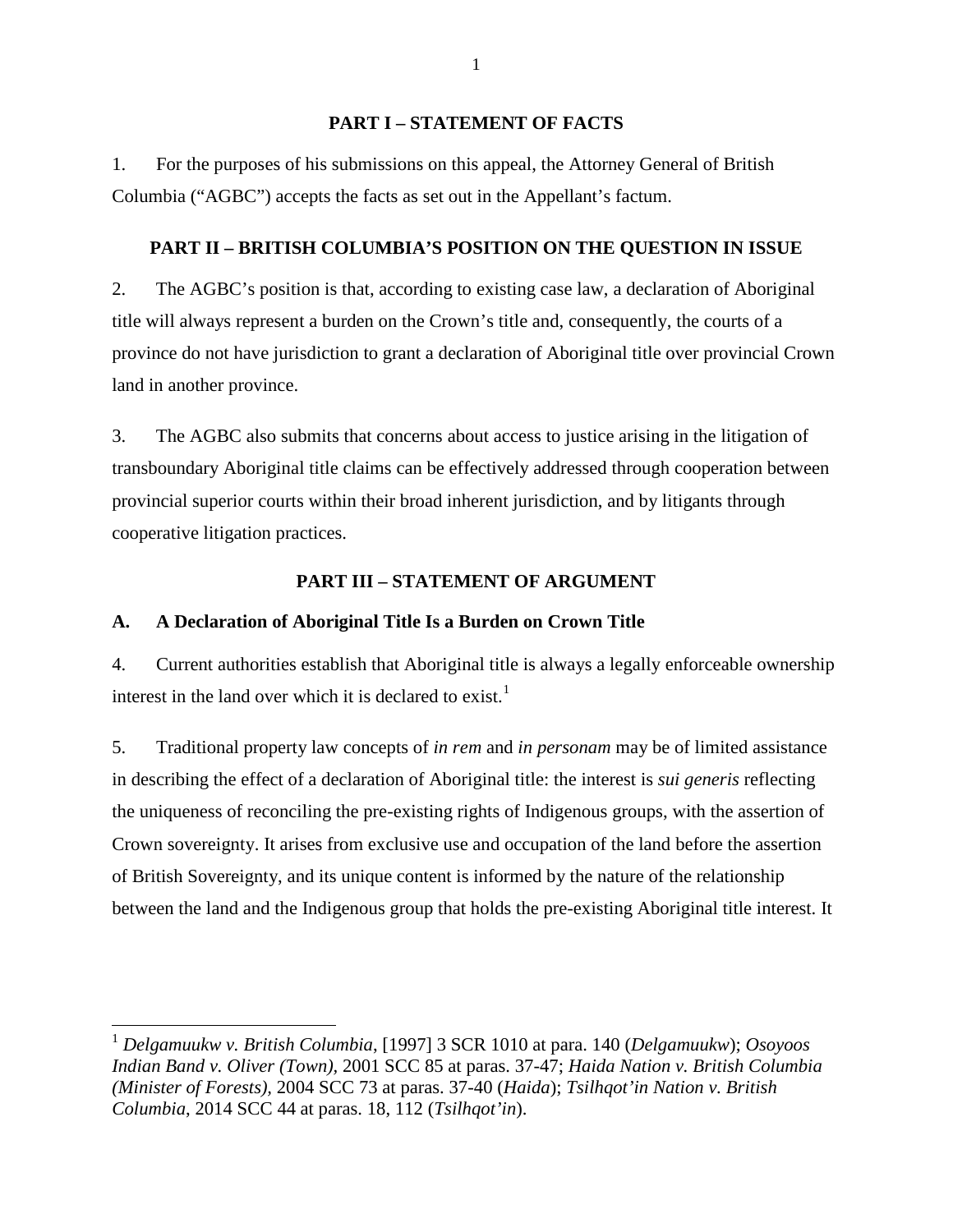is distinguished from other estates in land, such as fee simple, that arise after the assertion of Sovereignty.<sup>[2](#page-7-0)</sup>

6. Still, this Court has been clear that Aboriginal title is "personal" only in the sense that Aboriginal title lands cannot be alienated to any party other than the Crown.<sup>[3](#page-7-1)</sup> This limit on the alienability of Aboriginal title land reflects an understanding that Aboriginal title is inherently historical and held collectively – a concept that requires consideration of the "personal" or group-specific historical facts of collective Indigenous use and occupation of geographically specific land.

7. This Court has explained that, when judicially declared, Aboriginal title is a right to land itself, and a burden on the Crown's underlying or radical title. When burdened by a declaration of Aboriginal title, Crown title is limited to the fiduciary duty owed to the Indigenous collective that holds the Aboriginal title, and to the right to encroach on the Aboriginal title where that encroachment is justified.<sup>[4](#page-7-2)</sup>

8. Consequently, an Aboriginal title declaration is a first instance determination which has a meaningful and immediate legal effect on the land and on the Crown's jurisdiction over the land. It is not a finding of a process right, as is the case in judicial determinations of prima facie claims of Aboriginal title and rights in the consideration of the Crown's legal duty to consult with Indigenous groups.<sup>[5](#page-7-3)</sup> Nor is it akin to a judicial acknowledgement which arises, subsequently, from a right to land previously established by a court within jurisdiction.[6](#page-7-4)

9. In respect of land in Newfoundland and Labrador, in the judgment under appeal,  $\frac{7}{7}$  $\frac{7}{7}$  $\frac{7}{7}$  the Court of Appeal of Quebec observed that the originating application asks the superior court to establish Aboriginal title and rights, conclusively and in a way that would affect the land:

<span id="page-7-0"></span><sup>2</sup> *Delgamuukw* at paras. 109-113, 117, 130, 166; *Tsilhqot'in* at paras. 14-17, 112, 116.

<span id="page-7-1"></span><sup>3</sup> *Delgamuukw* at para. 113.

<span id="page-7-2"></span><sup>4</sup> *Delgamuukw* at para. 140; *Tsilhqot'in* at paras. 18, 112.

<span id="page-7-3"></span><sup>5</sup> *Haida.*

<span id="page-7-4"></span><sup>6</sup> *Saik'uz First Nation and Stellat'en First Nation v. Rio Tinto Alcan Inc.*, 2015 BCCA 154 at paras. 48-79.

<span id="page-7-5"></span><sup>7</sup> *Procurer general de Terre-Neuve-et-Labrador c. Uashaunnuat (Innus de Uashat et de Mani-Utenam)*, 2017 QCCA 1791 at paras. 30, 90 (unofficial translation).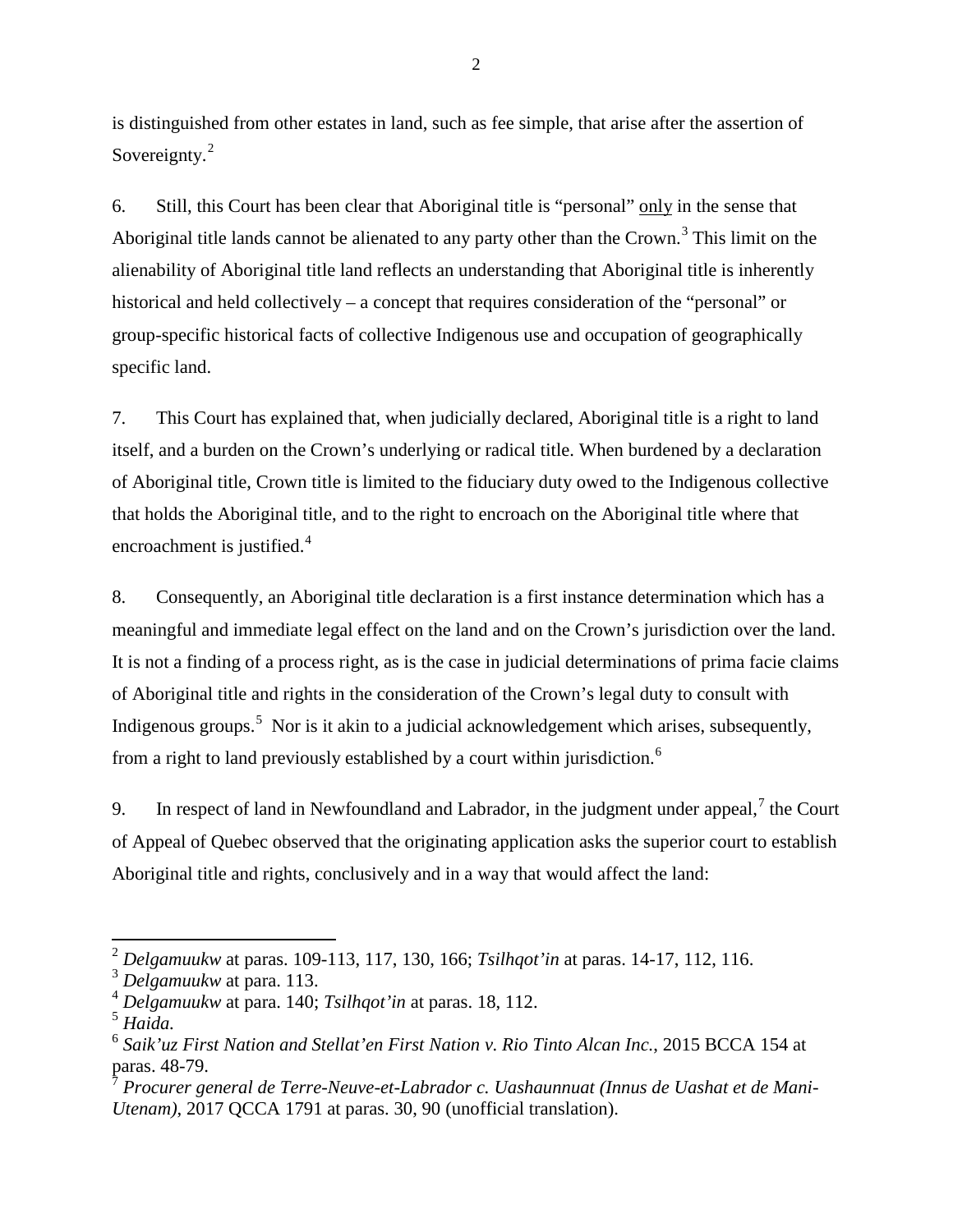[30] The application includes declaratory conclusions according to which the Innu of UM and of MLJ would enjoy Aboriginal title and rights over the Nitassinan…

[90] To prevail in this case, the Innu must establish their Aboriginal rights on the parts of the Nitassinan occupied by the IOC megaproject…

10. Like Newfoundland and Labrador, and other provinces, it is clear that in British Columbia the provincial Crown has an ownership interest in land that would be impacted by the judicial establishment of Aboriginal title.<sup>[8](#page-8-0)</sup> This impact has been judicially recognized in the context of Aboriginal title proceedings. Courts have held that an Aboriginal title declaration would affect the Crown's legal interests, and that Crown participation is necessary for effective adjudication of an Aboriginal title claim -- and for this reason it has been held that such cases should not proceed unless the Crown is a party.<sup>[9](#page-8-1)</sup>

11. An Aboriginal title declaration does not, necessarily, lead to an order of consequential relief. Nor will it necessarily be granted as a matter of law  $-$  it is a discretionary remedy.<sup>[10](#page-8-2)</sup> This does not contradict the fact that, if granted, the declaration impacts Crown title.

12. In the case of third party interests in land which becomes the subject of an Aboriginal title declaration, the actual effect of the declaration is likely to be determined on the facts of each case based upon the application of equitable principles. Consideration of the impacts on third parties is distinct from consideration of the impacts on Crown title.<sup>[11](#page-8-3)</sup>

<span id="page-8-0"></span><sup>8</sup> The *Constitution Act, 1867* (UK), 30 & 31 Victoria, c 3, section 109; The British Columbia Terms of Union, 1871 (R.S.C. 1985, App. II, No. 10); *Reference re: Ownership of the Bed of the Strait of Georgia and Related Areas*, [1984] 1 SCR 388 at pp. 391-394, 418-421, 426-427. <sup>9</sup> *Innu of Uashat Mak Manu-Utenam v. Canada*, 2016 FCA 156 at paras. 8 and 9; *Calliou v. Canada*, 2019 FCA 23 at paras. 3-7, 12; *Thomas v. Rio Tinto Alcan Inc.*, 2016 BCSC 1474 at

<span id="page-8-2"></span><span id="page-8-1"></span>paras. 16-24 (*Thomas*).<br><sup>10</sup> *Chippewas of Sarnia Band v. Canada (Attorney General)*, [2000] O.J. No. 4804; 195 DLR (4th) 135, (ONCA) at paras. 243-312, leave to appeal denied November 8, 2001; *Manitoba Metis Federation Inc. v. Canada (Attorney General) et al*., 2010 MBCA 71 at paras. 246-248, rev'd on other grounds; *Manitoba Metis Federation Inc. v. Canada (Attorney General) et al*. 2013 SCC 14 at para. 143 (*MMF*); *Ewert v. Canada*, 2018 SCC 30 at paras. 81-83 (*Ewert*); *Giesbrecht v. British Columbia*, 2018 BCSC 822 at paras. 54-59.

<span id="page-8-3"></span><sup>11</sup> *Cowichan Tribes v. Canada (Attorney General)*, 2017 BCSC 1575 at paras 17-28; *The Council of the Haida Nation*, 2017 BCSC 1665 at paras 22-52.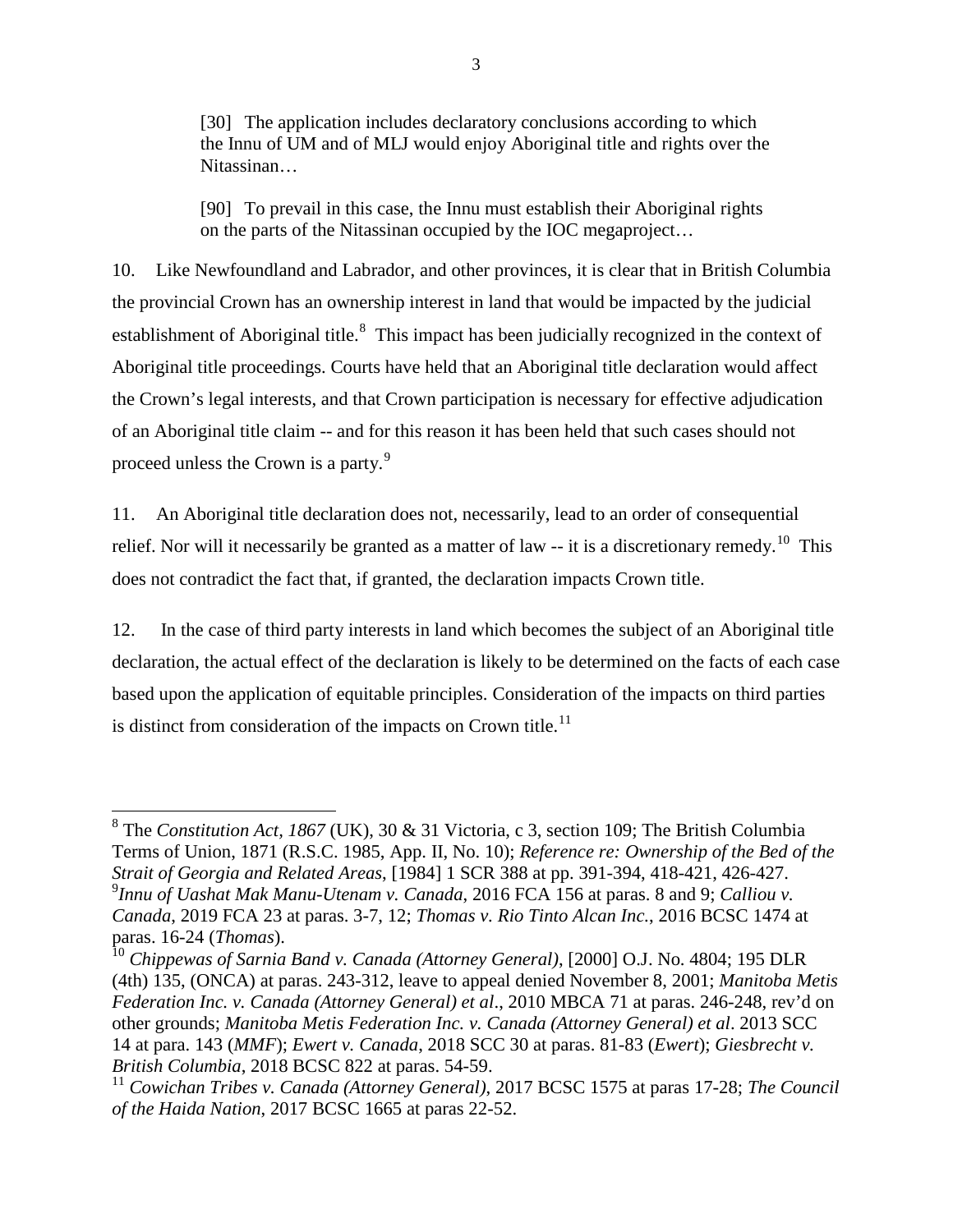13. An additional indicator that an Aboriginal title declaration would affect Crown title is found in jurisprudence regarding the legal effect of declarations generally.[12](#page-9-1) The essential point was stated by Mr. Justice Rowe in *Metro Vancouver Housing*:

> [78] …The availability of this relief is premised on the actual or potential infringement of an applicant's rights. (*Kaiser Resources Ltd. v. Western Canada Beverage Corp.* (1992), 71 B.C.L.R. (2d) 236 (S.C.) at para. 32). A court has "no jurisdiction to issue a declaration where there exists no right in jeopardy nor in procedural provision for the relief sought" (L. Sarna, *The Law of Declaratory* Judgments,  $(4^{th}$  ed. 2016), at p. 87). Absent a legal entitlement to anchor the declaration…one cannot be granted. …

14. If a declaration of Aboriginal title does not have a meaningful legal impact on land, this would be inconsistent with the AGBC's understanding of the assertions and pleadings of Indigenous groups in British Columbia who have expressed the view that Aboriginal title affects the Crown's legal interests and jurisdiction. This view is reflected in the submission of the Tsawout First Nation intervener.<sup>[13](#page-9-2)</sup>

# <span id="page-9-0"></span>**B. The Doctrine of Crown Immunity Applies**

15. The doctrine of Crown immunity,  $14$  which shields the Crown from suit except as expressly permitted by law, applies to require that an action for a declaration of Aboriginal title may only be brought in the jurisdiction that has constitutional authority over both the land in question and the judicial process in that jurisdiction.

16. As outlined above, a declaration of Aboriginal title would, as a matter of law, have impacts on Crown title to land within provincial boundaries – which is a sufficient basis for Crown immunity from extra-provincial adjudication of Aboriginal title. The Crown immunity doctrine is not avoided if the only relief sought is a declaration, or if the Crown is not a party to the proceeding.

<span id="page-9-1"></span><sup>12</sup> *S.A. v. Metro Vancouver Housing Corp.*, 2019 SCC 4 at para. 78 (*Metro Vancouver Housing*); *Ewert* at paras. 81-83; *MMF* at para. 247; *Assiniboine v. Meeches,* 2013 FCA 114 at paras.12-15. <sup>13</sup> Intervener motion materials: Tsawout First Nation notice of motion at para. 3 and memorandum of argument at para. 14.

<span id="page-9-3"></span><span id="page-9-2"></span><sup>14</sup> As reviewed in *R. v. Medvid*, 2010 SKQB 22 at paras. 22-37, aff'd 202 SKCA 49 (*Medvid*).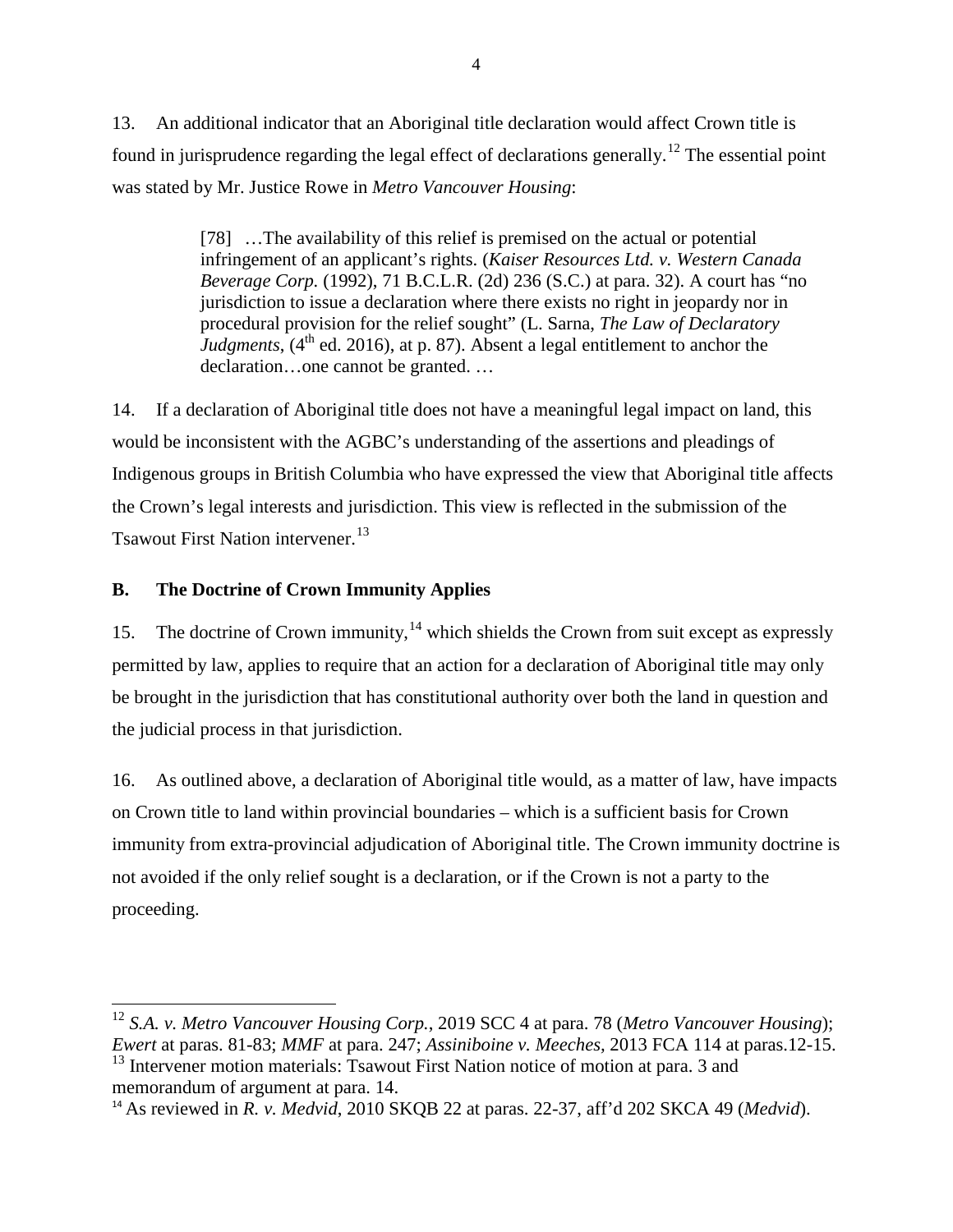17. Only the superior court of a province has jurisdiction to determine land rights in that province.[15](#page-10-0) This rule was explained in *Tezcan v. Tezcan*:

The general rule is that the courts of a country have no jurisdiction to adjudicate on the right and title to lands not situate within its borders. Only the courts of the jurisdiction in which lands are situate, may adjudicate on the rights and title to such lands: *Duke et al. v. Andler* [1932] [4 D.L.R. 529, \[](https://www.canlii.org/en/ca/scc/doc/1932/1932canlii32/1932canlii32.html)1932] [S.C.R.](https://www.canlii.org/en/ca/scc/doc/1932/1932canlii32/1932canlii32.html) 734. The rule is not confined to the formalities of transfer of title, but extends to all disputes touching the land, including debt, trust, or tort: see *Deschamps v. Miller*, [1908] 1 Ch. 856; *Purdom v. A.E. Pavey & Co.* (1896), 26 S.C.R. 412; *British South Africa Co. v. Companhia de Macambique*, [1893] A.C. 602 (H.L.). $^{16}$  $^{16}$  $^{16}$ 

18. Though an Indigenous group may hold Aboriginal title to an area of land which straddles provincial or territorial boundaries, the Aboriginal title interest is physically, and constitutionally, bisected by those boundaries. This is not a trite point as it describes the geographic limit on the constitutional exercise of jurisdiction by a court of a province or territory.

19. Though a provincial superior court may properly exercise extraterritorial *in personam* jurisdiction, in consonance with the conflict of laws and constitutional aspects of the "real and substantial connection test",<sup>[17](#page-10-2)</sup> because a declaration of Aboriginal title affects Crown title to land it does not fall within the scope of *in personam* jurisdiction.

20. Crown immunity also applies to judicial process. Just as a province is immune from extraprovincial determination of land rights, it is also immune from extra-provincial dictates of court process.[18](#page-10-3)

21. In British Columbia, like other provinces, the exclusive competence of the provincial superior court over litigation of land rights in the province is derived from and defined by s. 92

<span id="page-10-0"></span><sup>&</sup>lt;sup>15</sup>*Tezcan v. Tezcan* (1987), 46 DLR (4th) 176 (BCCA) at p. 4 (*Tezcan No. 1*); (1992) 87 DLR (4th) 503 (BCCA) at pp. 24, 27. *Keung v. Wong*, 2000 BCSC 528 at paras. 13-27. <sup>16</sup> Tezcan No. 1.<br><sup>17</sup> *Equustek Solutions Inc. v. Google Inc.*, 2015 BCCA 265 at paras. 46-50.

<span id="page-10-2"></span><span id="page-10-1"></span>

<span id="page-10-3"></span><sup>18</sup>*Athabasca Chipewyan First Nation v. British Columbia*, 2001 ABCA 112 at paras. 12-43 (*Athabasca*); *Medvid*; *Endean v. British Columbia*, 2016 SCC 42 at paras. 42-46, and 88 (*Endean*).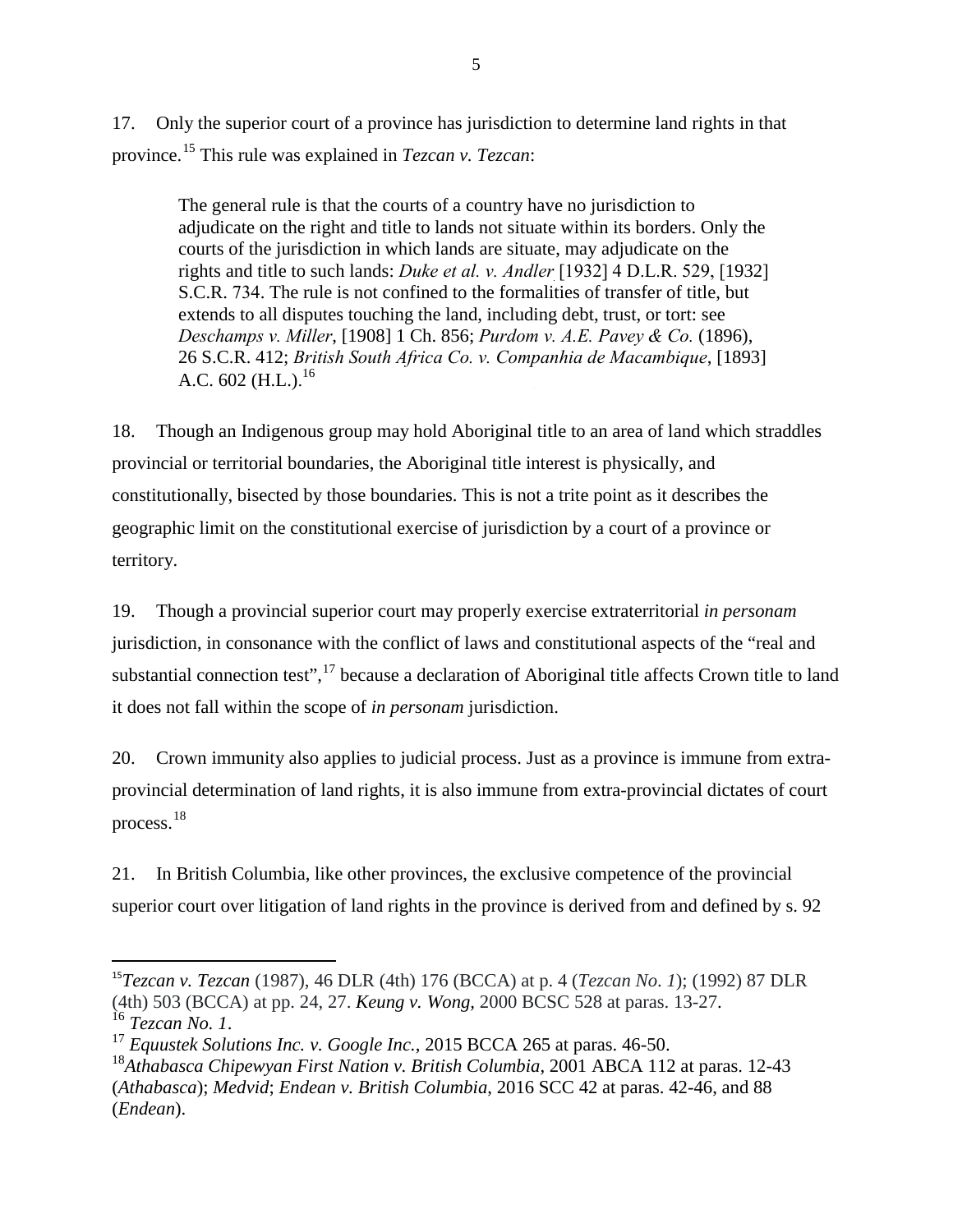of the *Constitution Act, 1867*. [19](#page-11-0) In British Columbia, the superior court's jurisdiction is defined by provincial legislation such as the *Crown Proceeding Act*, [20](#page-11-1) the *Supreme Court Act*, *[21](#page-11-2)* the Supreme Court Civil Rules,<sup>[22](#page-11-3)</sup> the Limitation Act,<sup>[23](#page-11-4)</sup> the *Law and Equity Act*,<sup>[24](#page-11-5)</sup> and the *Interpretation Act*,<sup>[25](#page-11-6)</sup> and by the Court's inherent jurisdiction. If a superior court of another province or territory were to dictate the judicial process in an Aboriginal title action in British Columbia, this would tread upon the constitutional jurisdiction of British Columbia and the jurisdiction of the British Columbia Supreme Court.

22. In British Columbia, the most obvious example of Crown immunity from extra-provincial judicial process is s.4 of the *Crown Proceeding Act*:

> 4 (1) Subject to this Act, all proceedings against the government in the Supreme Court must be instituted and proceeded with under the *[Supreme Court Act](http://www.bclaws.ca/civix/document/id/complete/statreg/96443_01)* and, if applicable, under the *[Class](http://www.bclaws.ca/civix/document/id/complete/statreg/96050_01)  [Proceedings Act](http://www.bclaws.ca/civix/document/id/complete/statreg/96050_01)*.

This legislative provision modifies Crown immunity in allowing that a proceeding may be brought against the Crown in British Columbia. The action may only be brought in the superior court of the province, in the manner provided for by provincial legislation, and in no other way.<sup>[26](#page-11-7)</sup>

23. A particularly important basis for recognizing Crown immunity from an extra-provincial declaration of Aboriginal title is that, in effect, a declaration of Aboriginal title would act as a coercive order against the Crown – one which invokes compliance by or consequential relief against the Crown.<sup>[27](#page-11-8)</sup> A court cannot use their coercive powers outside their home province.<sup>[28](#page-11-9)</sup>

- <span id="page-11-5"></span> $^{24}$  [RSBC 1996] c. 253.
- <span id="page-11-6"></span> $25$  [RSBC 1996] c. 238.
- <span id="page-11-7"></span><sup>26</sup> As discussed in *Athabasca*.

<span id="page-11-0"></span><sup>&</sup>lt;sup>19</sup> The *Constitution Act, 1867* (UK), 30 & 31 Victoria, c 3, section 92.<br><sup>20</sup> [RSBC 1996] c. 89.

<span id="page-11-2"></span><span id="page-11-1"></span> $^{21}$  [RSBC 1996] c. 443.

<span id="page-11-3"></span><sup>&</sup>lt;sup>22</sup> B.C. REG. 168/2009.

<span id="page-11-9"></span><span id="page-11-4"></span><sup>&</sup>lt;sup>23</sup> [RSBC 2012] c. 13.

<span id="page-11-8"></span><sup>27</sup> *Yellowbird v. Samson Cree Nation No. 444*, 2008 ABCA 270 at paras. 44-47; *Goodswimmer v Canada (Attorney General)*, 2017 ABCA 365 at paras. 122-127; *Daniels v. Daniels*, 2011 MBCA 94 at paras. 74-98; *Joarcam, LLC v Plains Midstream Canada ULC*, 2013 ABCA 118 at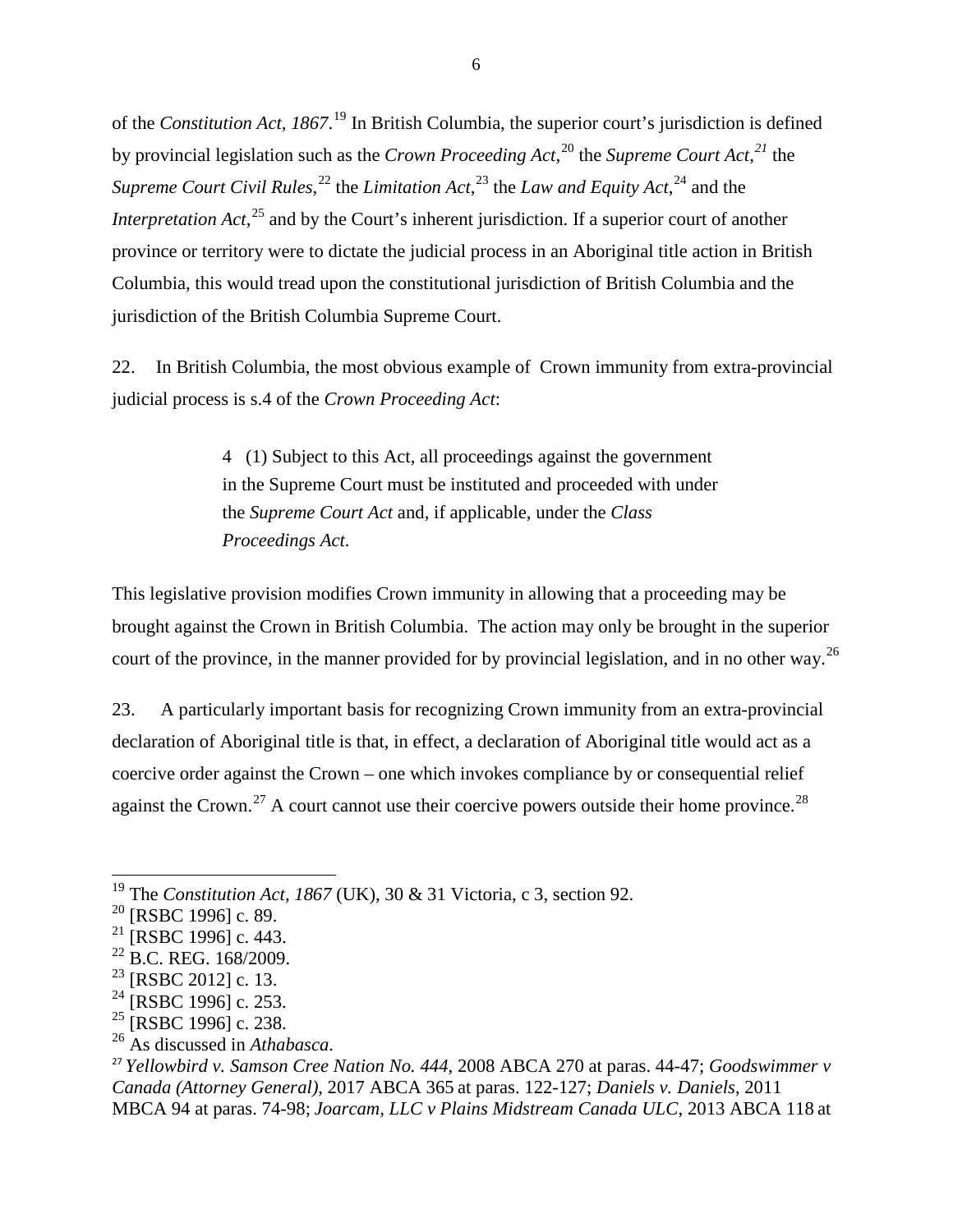24. Although coercion might not be intended, whether by a plaintiff or a court, an Aboriginal title declaration invokes the honour of the  $Crown<sup>29</sup>$  $Crown<sup>29</sup>$  $Crown<sup>29</sup>$  and cannot be treated as an inconclusive or inconsequential finding. $30$ 

25. It is also important to recognize that Aboriginal title must be established through a trial which allows for essential trial procedures and the presentation and consideration of evidence which is relevant to the legal test established by this court.<sup>[31](#page-12-3)</sup> If Aboriginal title can be declared extra-provincially, a provincial Crown will be faced with the dilemma of accepting extraprovincial determination of rights regarding land within its borders, in its absence, or seeking to join a proceeding before the court of another province or territory. In either case, the proceeding will be governed by the law and procedural rules of the other province or territory. This is not only coercive, but also contrary to the constitutional framework which provides for provincial administration of justice.

#### <span id="page-12-0"></span>**C. Access to Justice Concerns Can Be Addressed Through Cooperative Practices**

26. In cases of transboundary Aboriginal title claims, the AGBC recognizes that legitimate concerns about access to justice may arise, due to the possibility of duplicative proceedings. However, there are ways in which these concerns can be effectively addressed while avoiding unconstitutional intrusion of one superior court into the jurisdiction of another.

27. There are a variety of ways that litigants, including Crown litigants, may work cooperatively to reduce litigation barriers and inefficiencies. The AGBC submits that parties must consider each case on its own facts and circumstances, and any approach must preserve the

 $\overline{\phantom{a}}$ 

paras. 5-8; *Athabasca Chipewyan First Nation v. Alberta (Minister of Energy)*, 2009 ABQB 576 at paras. 25-46.

<sup>28</sup> *Endean* at paras 42, 45-48, 51, 58.

<span id="page-12-1"></span><sup>29</sup> *Taku River Tlingit First Nation v. British Columbia (Project Assessment Director)*, 2004 SCC 74 at para. 24.

<span id="page-12-2"></span><sup>30</sup> *Tsilhqot'in* at para. 115.

<span id="page-12-3"></span><sup>31</sup> *Ktunaxa Nation v. British Columbia (Forests, Lands and Natural Resource Operations)*, 2017 SCC 54 at paras. 84-86; *Thomas* at paras. 21-23; *Nuchatlaht v. British Columbia*, 2018 BCSC 796 at paras. 15-19.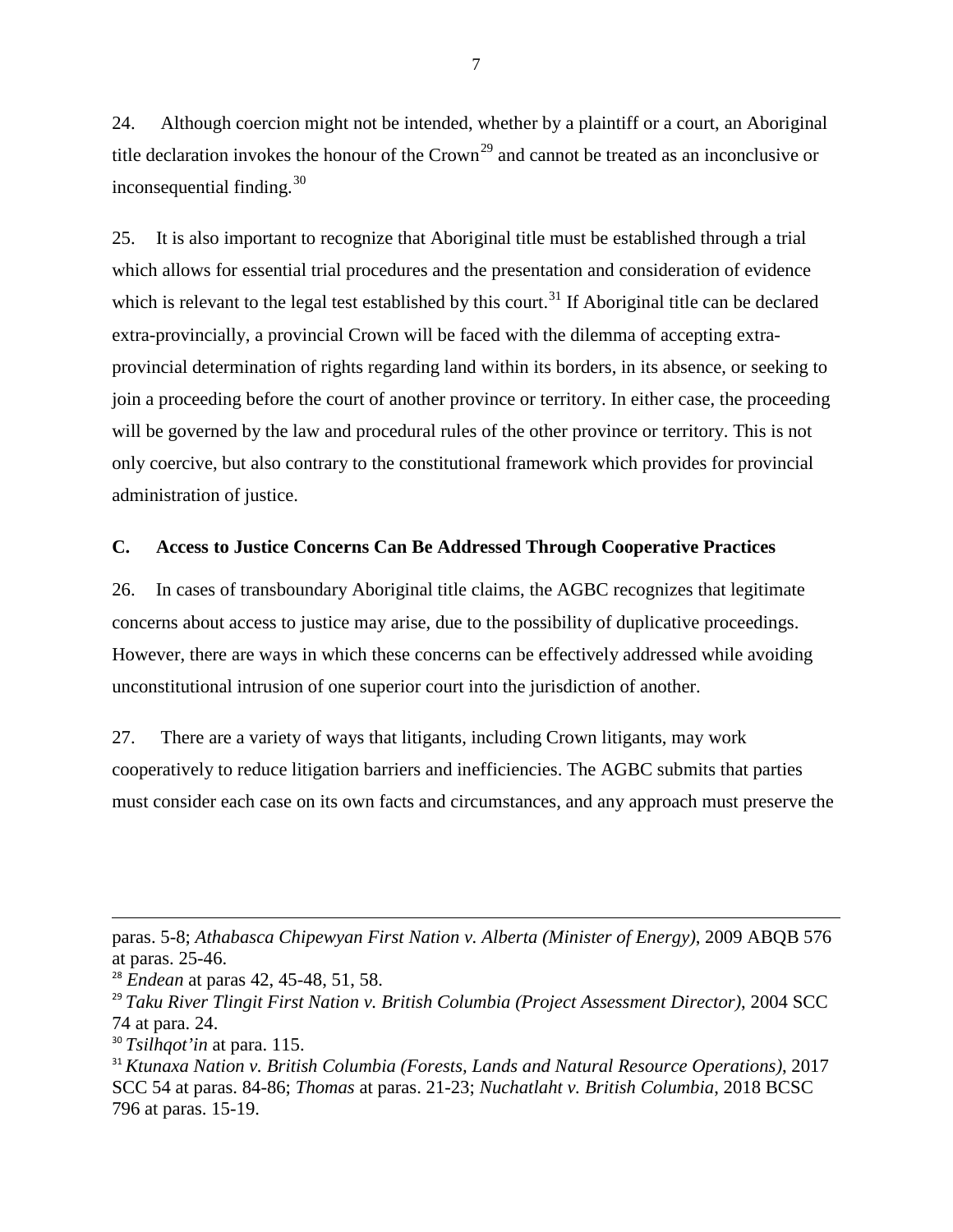discretion and rights of parties to advance or defend litigation as they choose within statutory and constitutional parameters. However, cooperative litigation practices offer some solutions to the concern about access to justice.

28. Between parties, cooperative practices could include, where allowed by law, case-by-case attornment to jurisdiction on some or all issues, and admissions in parallel or subsequent actions based on evidence or findings from proceedings in another jurisdiction. Informal cooperative arrangements could include coordinated discovery, evidence, and procedural steps in parallel proceedings.

29. As well, some of the approaches to cooperation in multi-jurisdictional class action proceedings may translate to transboundary Aboriginal title litigation. For example, the 2018 Canadian Bar Association *Canadian Judicial Protocol for the Management of MultiJurisdictional Class Actions*<sup>[32](#page-13-0)</sup> recommends that parties to an action:

- advise case management judges of any other related actions;
- agree that case management judges in related actions may communicate with each other;
- agree that joint case management conferences may be held; and
- share motion materials with all parties and case management judges in related proceedings.

30. There are also options for cooperation and coordination between courts. Apart from legislation which may permit specific judicial actions which extend beyond provincial and territorial boundaries, the inherent jurisdiction of superior courts allows for wide discretion to address access to justice concerns in ways that are constitutionally permitted. The topic of court jurisdiction to sit outside home jurisdiction and to coordinate with other courts, in the context of pan-national class action proceedings, was addressed by this Court in *Endean*. This was found to be constitutionally permissible, provided that the exercise of coercive powers would not be necessary and there is no extra-provincial legal prohibition on such actions:

<span id="page-13-0"></span><sup>&</sup>lt;sup>32</sup> Canadian Bar Association, Resolution 18-03-A Class Action Judicial Protocols (2018) Annex 1.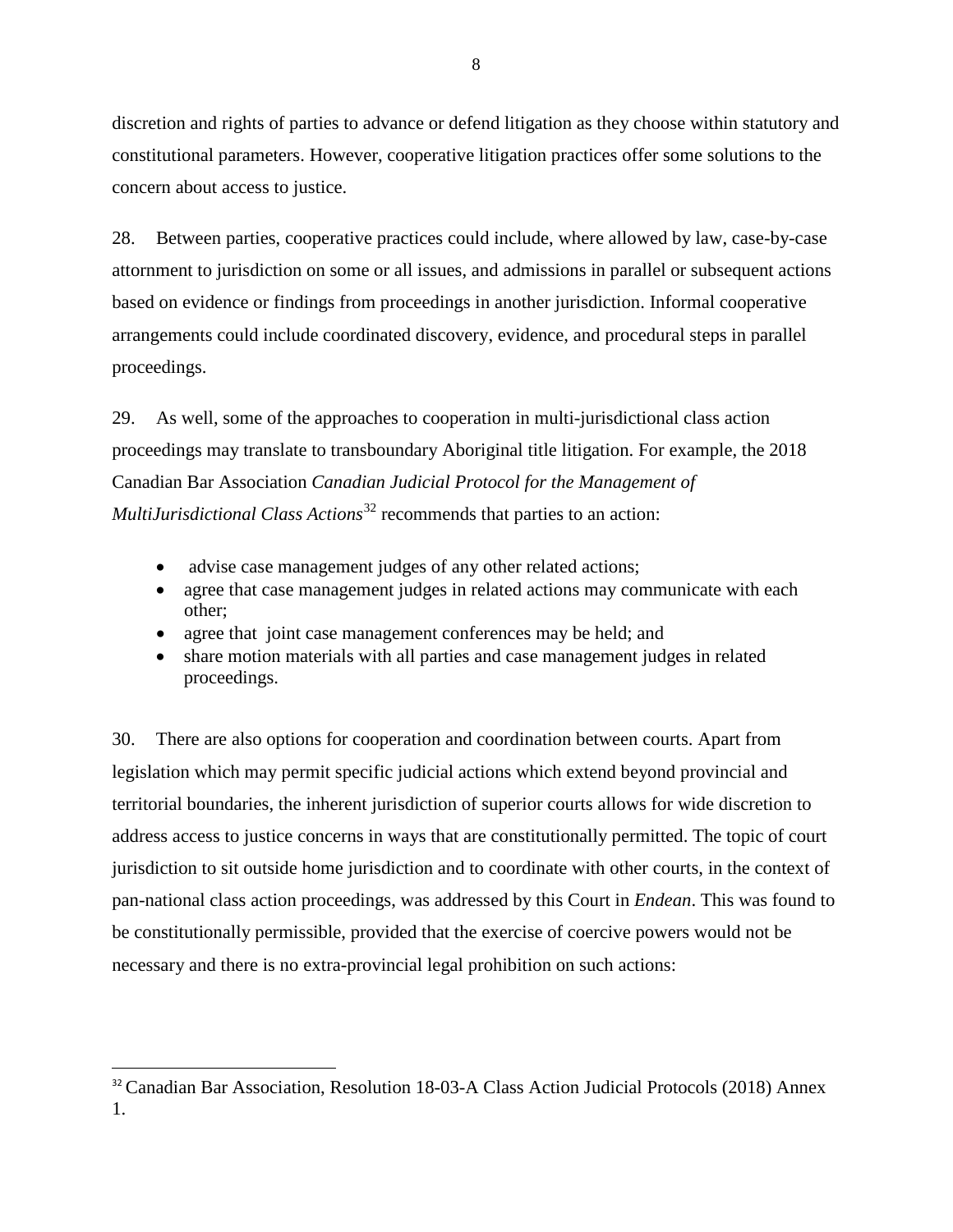[23] The inherent powers of superior courts are central to the role of those courts, which form the backbone of our judicial system. Inherent jurisdiction derives from the very nature of the court as a superior court of law…

[24] The courts have recognized that, given the broad and loosely defined nature of these powers, they should be "exercised sparingly and with caution": *Caron* at para. 30. …

[42] …There is no claim that the judges sitting outside their home jurisdiction have any authority to use their coercive powers outside their province. …

[60] …In short, inherent jurisdiction, among other things, empowers a superior court to regulate its proceedings in a way that secures convenience, expeditiousness and efficiency in the administration of justice.

31. Lastly, British Columbia's *Supreme Court Civil Rules* provide robust case management authority.[33](#page-14-2) These *Rules* provide judges the latitude necessary to cooperate and coordinate with other courts in the management of transboundary Aboriginal title litigation, within their respective constitutional jurisdictions.

# **PART IV – SUBMISSIONS ON COSTS**

<span id="page-14-0"></span>32. AGBC seeks no order concerning costs and asks that no further costs be ordered against him.

# **PART V – ORDER SOUGHT**

<span id="page-14-1"></span>33. AGBC seeks no order from the Court but invites it to consider his submission.

\_\_\_\_\_\_\_\_\_\_\_\_\_\_\_\_\_\_\_\_\_\_\_\_\_ \_\_\_\_\_\_\_\_\_\_\_\_\_\_\_\_\_\_\_\_\_\_\_\_\_

# **ALL OF WHICH IS RESPECTFULLY SUBMITTED.**

Dated: April 4, 2019

<span id="page-14-2"></span>**Jeff Echols Chris Robb** Counsel for the Attorney Counsel for the Attorney

General of British Columbia General of British Columbia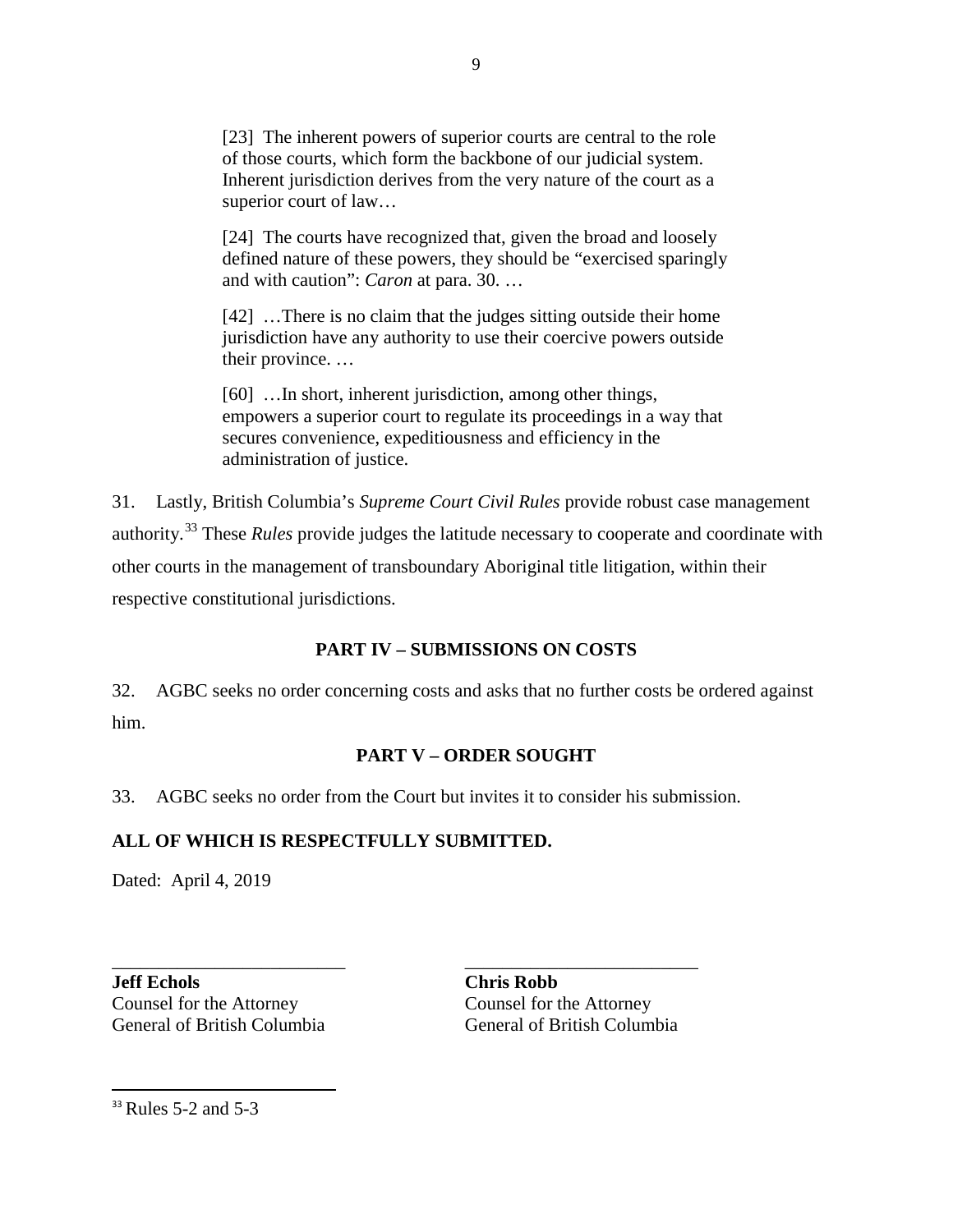| <b>Authorities</b>                                                                                                | Paragraphs     |
|-------------------------------------------------------------------------------------------------------------------|----------------|
| Assiniboine v. Meeches, 2013 FCA 114                                                                              | 13             |
| Athabasca Chipewyan First Nation v. British Columbia, 2001 ABCA 112                                               | 20, 22         |
| Athabasca Chipewyan First Nation v. Alberta (Minister of Energy), 2009 ABQB<br>576                                | 23             |
| Calliou v. Canada, 2019 FCA 23                                                                                    | 10             |
| Chippewas of Sarnia Band v. Canada (Attorney General), [2000] O.J. No. 4804;<br>195 DLR (4th) 135 (ONCA)          | 11             |
| Cowichan Tribes v. Canada (Attorney General), 2017 BCSC 1575                                                      | 12             |
| Daniels v. Daniels, 2011 MBCA 94                                                                                  | 23             |
| Delgamuukw v. British Columbia, [1997] 3 SCR 1010                                                                 | 4, 5, 6        |
| Endean v. British Columbia, 2016 SCC 42                                                                           | 20, 23, 30     |
| Equustek Solutions Inc. v. Google Inc., 2015 BCCA 265                                                             | 19             |
| Ewert v. Canada, 2018 SCC 30                                                                                      | 11, 13         |
| Giesbrecht v. British Columbia, 2018 BCSC 822                                                                     | 11             |
| Goodswimmer v Canada (Attorney General), 2017 ABCA 365                                                            | 23             |
| Haida Nation v. British Columbia (Minister of Forests), 2004 SCC 73                                               | 4,8            |
| Innu of Uashat Mak Manu-Utenam v. Canada, 2016 FCA 156                                                            | 10             |
| Joarcam, LLC v Plains Midstream Canada ULC, 2013 ABCA 11                                                          | 23             |
| Keung v. Wong, 2000 BCSC 528                                                                                      | 17             |
| Ktunaxa Nation v. British Columbia (Forests, Lands and Natural Resource<br>Operations), 2017 SCC 54               | 25             |
| Manitoba Metis Federation Inc. v. Canada (Attorney General) et al., 2010 MBCA<br>71                               | 11             |
| Manitoba Metis Federation Inc. v. Canada (Attorney General) et al. 2013 SCC 14                                    | 11, 13         |
| Nuchatlaht v. British Columbia, 2018 BCSC 796                                                                     | 25             |
| Osoyoos Indian Band v. Oliver (Town), 2001 SCC 85                                                                 | $\overline{4}$ |
| Procurer general de Terre-Neuve-et-Labrador c. Uashaunnuat (Innus de Uashat et<br>de Mani-Utenam), 2017 QCCA 1791 | 9              |
| R. v. Medvid, 2010 SKQB 22, aff'd 202 SKCA 49                                                                     | 15, 20         |
| Reference re: Ownership of the Bed of the Strait of Georgia and Related Areas,<br>[1984] 1 SCR 388                | 10             |

# **PART VI – TABLE OF AUTHORITIES**